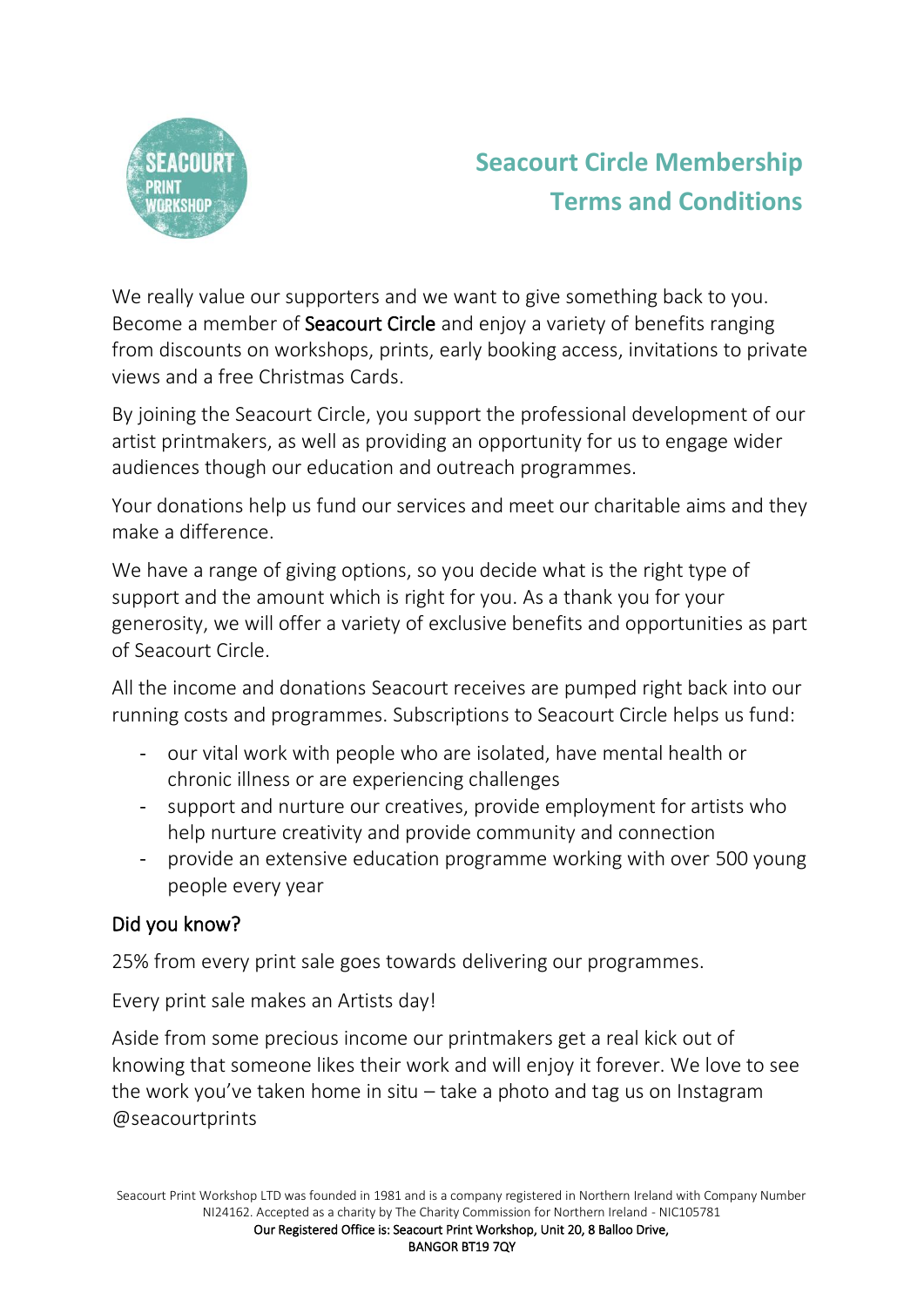# Levels of Membership:

Our tiered Friends scheme means you can choose the level that is right for you and enjoy more of what you love at Seacourt.

Whatever you can give, we really do appreciate it.

Here's everything you receive:

# Bronze Circle

# £25 Single, £35 Joint

- £5 off workshops and courses (excluding create print tasters) and early access to bookings
- Invitations to special events plus opportunities for special offers and competitions
- A pack of ten limited edition Seacourt Christmas cards (worth £12)

# Silver Circle

# £50 Single, £60 Joint,

- All Bronze benefits, plus…
- Free fundraising print worth £15

## Gold Circle

# £90 Single, £100 Joint

- All Bronze benefits, plus…
- Free print of the year
- Invitation to Seacourt's AGM